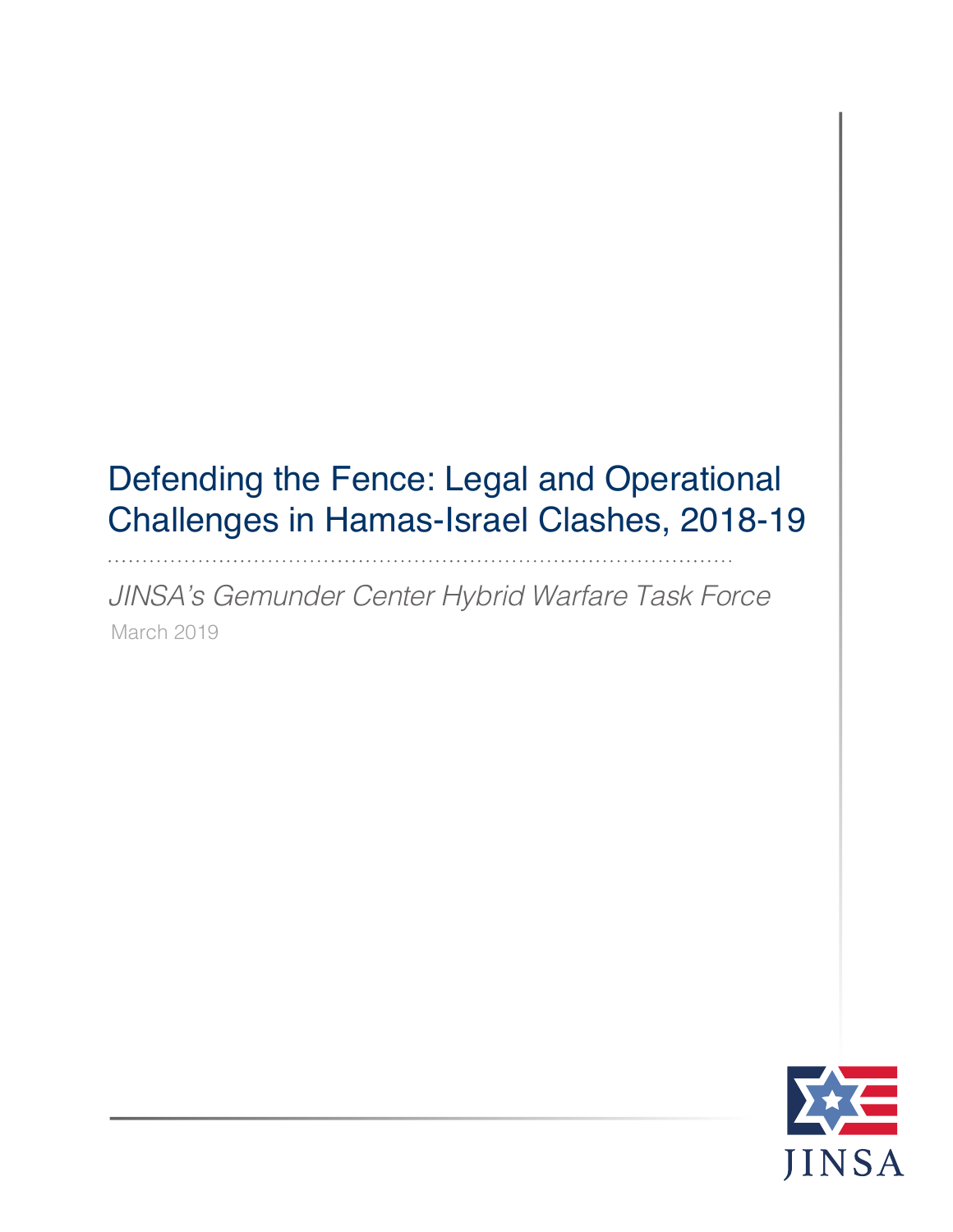. . . . . . . . . . . . . . . . . . . . 

#### DISCLAIMER

This report is a product of JINSA's Gemunder Center Hybrid Warfare Task Force. The findings expressed herein are those solely of the Hybrid Warfare Task Force. The report does not necessarily represent the views or opinions of JINSA, its founders or its board of directors.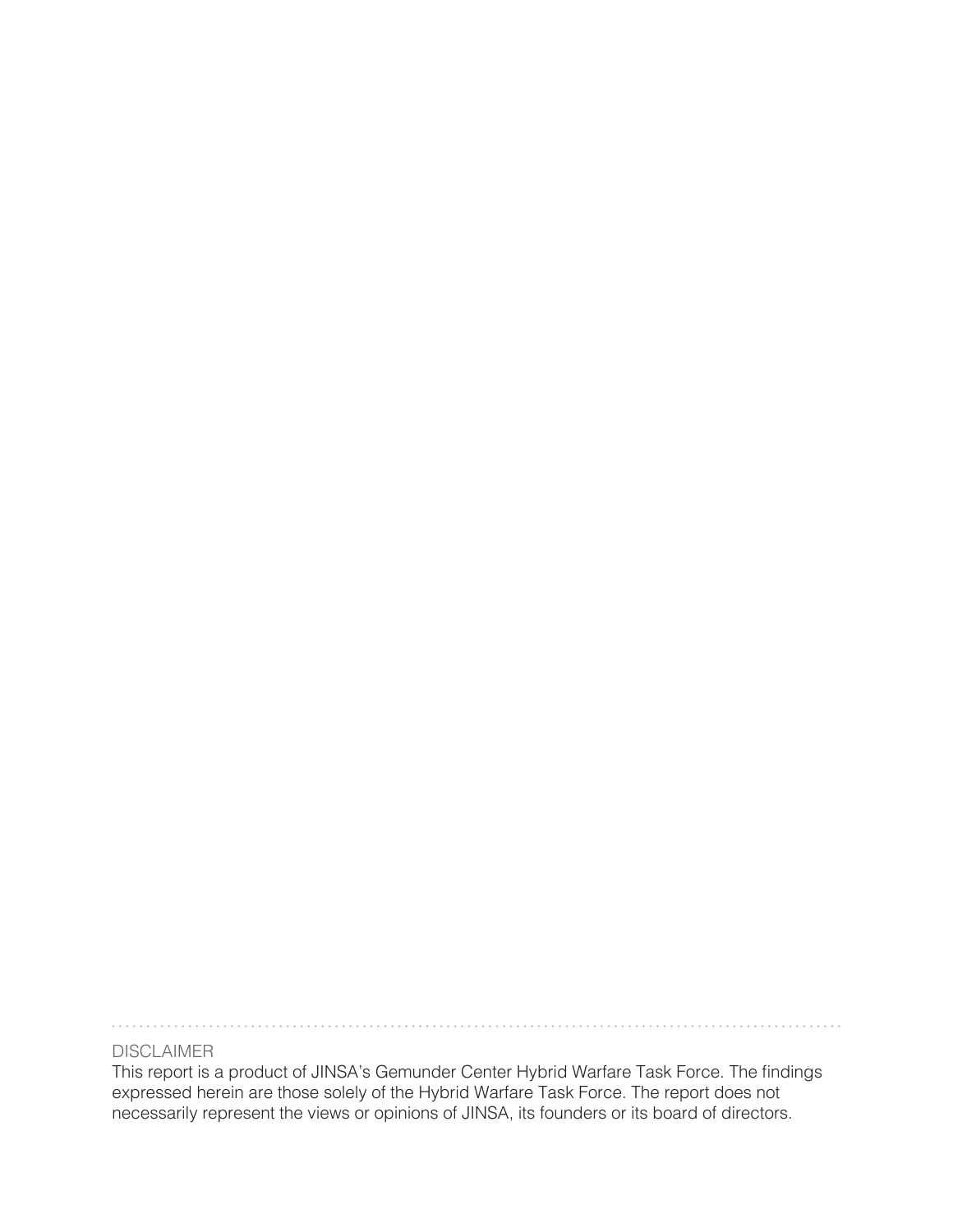## Task Force and Staff

#### Members

General Gilmary M. Hostage, USAF (ret.) *Former Commander, Air Combat Command*

Vice Admiral John M. Bird, USN (ret.) *Former Commander, U.S. Seventh Fleet*

Lieutenant General Kenneth J. Glueck, USMC (ret.) *Former Commander, U.S. Marine Corps Combat Development Command*

Lieutenant General Richard Natonski, USMC (ret.) *Former Commander, U.S. Marine Corps Forces Command*

Lieutenant General Thomas W. Spoehr, USA (ret.) *Former Deputy Commanding General, U.S. Forces – Iraq*

Lieutenant General John Toolan, USMC (ret.) Former Commander, U.S. Marine Corps Forces Pacific

Lieutenant General Michael S. Tucker, USA (ret.) *Former Commanding General, First United States Army* 

Colonel Ian G. Corey, USA (ret.) *Former General Counsel, U.S. Army Cyber Command*

Colonel Marc Warren, USA (ret.) *Former Senior Staff Judge Advocate, Coalition Forces in Iraq*

Lieutenant Colonel Geoffrey S. Corn, USA (ret.) *Vinson & Elkins Professor of Law, South Texas College of Law, Houston*

## Gemunder Center Staff

Michael Makovsky, PhD *President & CEO*

Jonathan Ruhe *Associate Director* Ari Cicurel *Policy Analyst*

Harry Hoshovsky *Policy Analyst*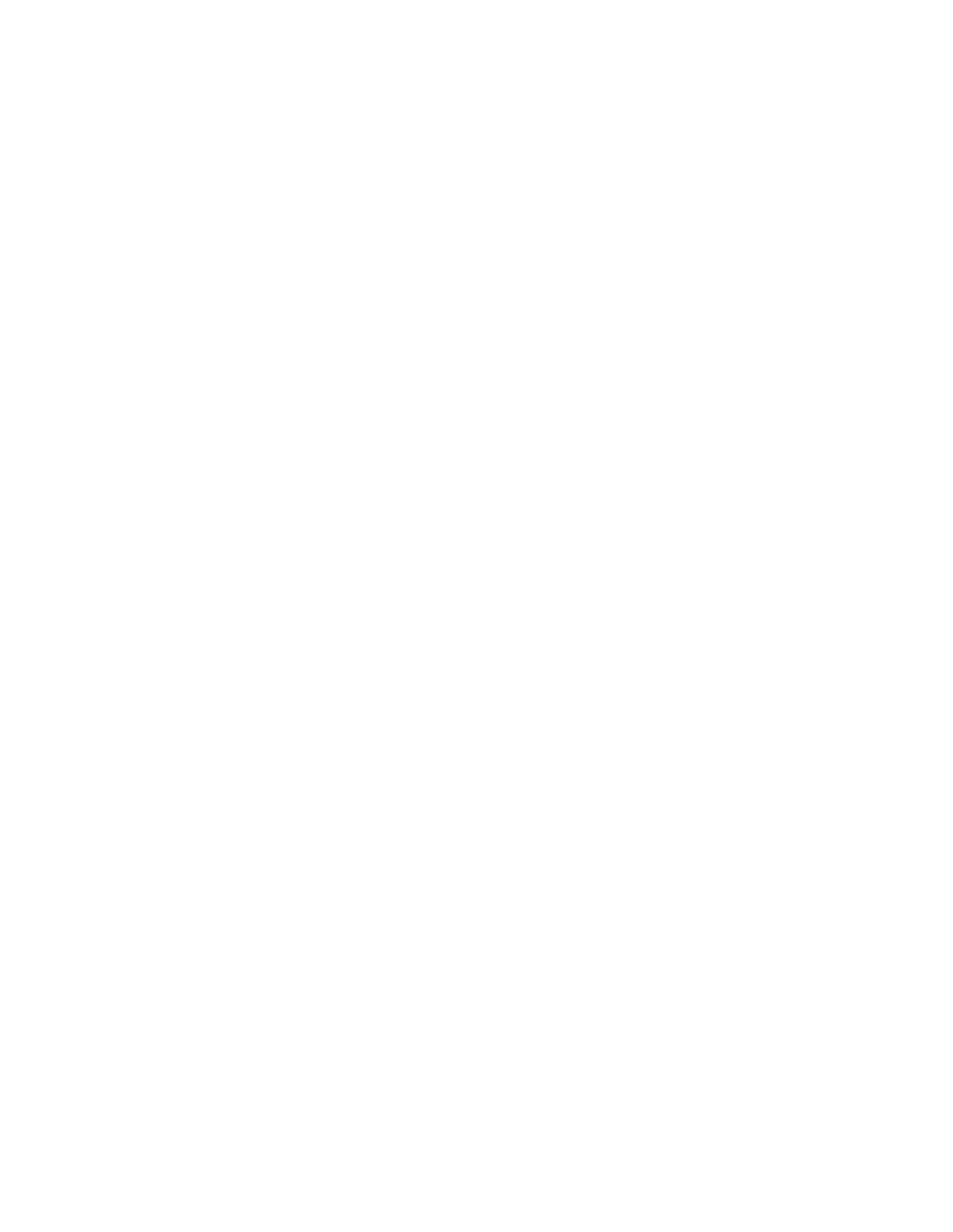#### Table of Contents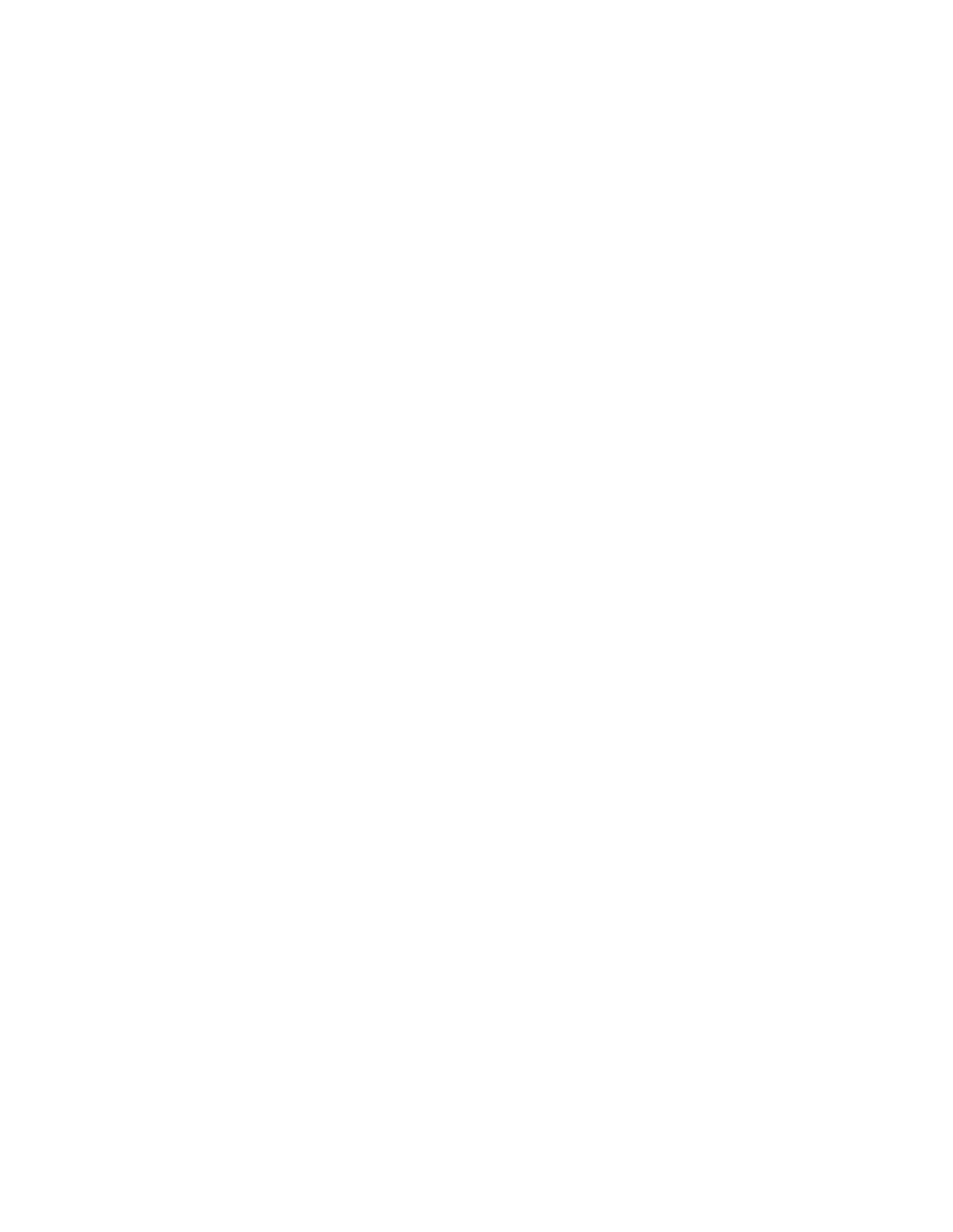#### Executive Summary

On March 18 the U.N. Human Rights Council (UNHRC) will hold a hearing and issue a report likely accusing Israel of violating international law through its use of force in response to the March of Return demonstrations on the Gaza border last year. An advance report by a special U.N. Commission of Inquiry (COI) claims these events have been "civilian in nature" and that Israel intentionally shot unarmed civilians, "despite seeing that they were clearly marked as such." Its criticisms of Hamas' actions are conspicuously far less prominent.<sup>1</sup>

As retired U.S. generals and admirals and military legal experts with decades of service in Iraq, Afghanistan and Asia as well as intimate knowledge of international law, our own operational and legal review of recent regional conflicts, including the March of Return, leads us to very different conclusions than the UNHRC. Specifically, we assess:

- Hamas systematically violates international law by purposely using Gazan Palestinian civilians as human shields for attacking Israel, provoking Israeli actions that would lead to civilian casualties, and attacking Israeli civilians indiscriminately;
- Israel's rules of engagement in addressing the March of Return are consistent with international law and operational practice;
- Despite this, Hamas exploits Gazan civilian casualties to propagate a false narrative of illegal Israeli use of force to delegitimize and pressure Israel; and
- The COI's findings reflect the success of Hamas' tactics, and they encourage Hamas and other militant and terrorist groups to continue such illegal tactics against not only Israel but also the United States – at the direct expense of civilians that will be injured and killed by these actions.

Rather than attempt an exhaustive account of these events, we are issuing this brief report as an update and addendum to a JINSA-commissioned assessment of Israel's 2014 Operation Protective Edge against Hamas, and to provide useful context and inform opinion in response to the COI report and UNHRC hearing.<sup>2</sup> We are drawing on our U.S. military backgrounds and our perspectives from recent fact-finding missions to the region, during which we visited the Gaza border and met with Israel Defense Forces (IDF) soldiers and commanders, high-ranking Israeli defense officials, U.N. officials, independent media and others.

 $\bigcirc$ 

The actions of Hamas – designated by the United States and European Union as a terrorist organization – mark the latest form of the broader phenomenon of hybrid warfare. Nonstate actors and their organized armed groups blend advanced military capabilities with unconventional tactics – such as exposing civilians to harm – and information operations to discredit lawful self-defense by conventional militaries like those of Israel and the United States.

Ever since Hamas seized power in Gaza in 2007, its opposition to Israel's very existence has driven it to violence against Israel, which in turn led Israel to impose security restrictions on Gaza, further intensifying the situation. Hamas' charter states no true Muslim can "abandon [Palestine] or part of it" and there is "no escape from raising the banner of Jihad" to "obliterate" Israel.3 Hamas and Israel have fought three wars, most recently in 2014.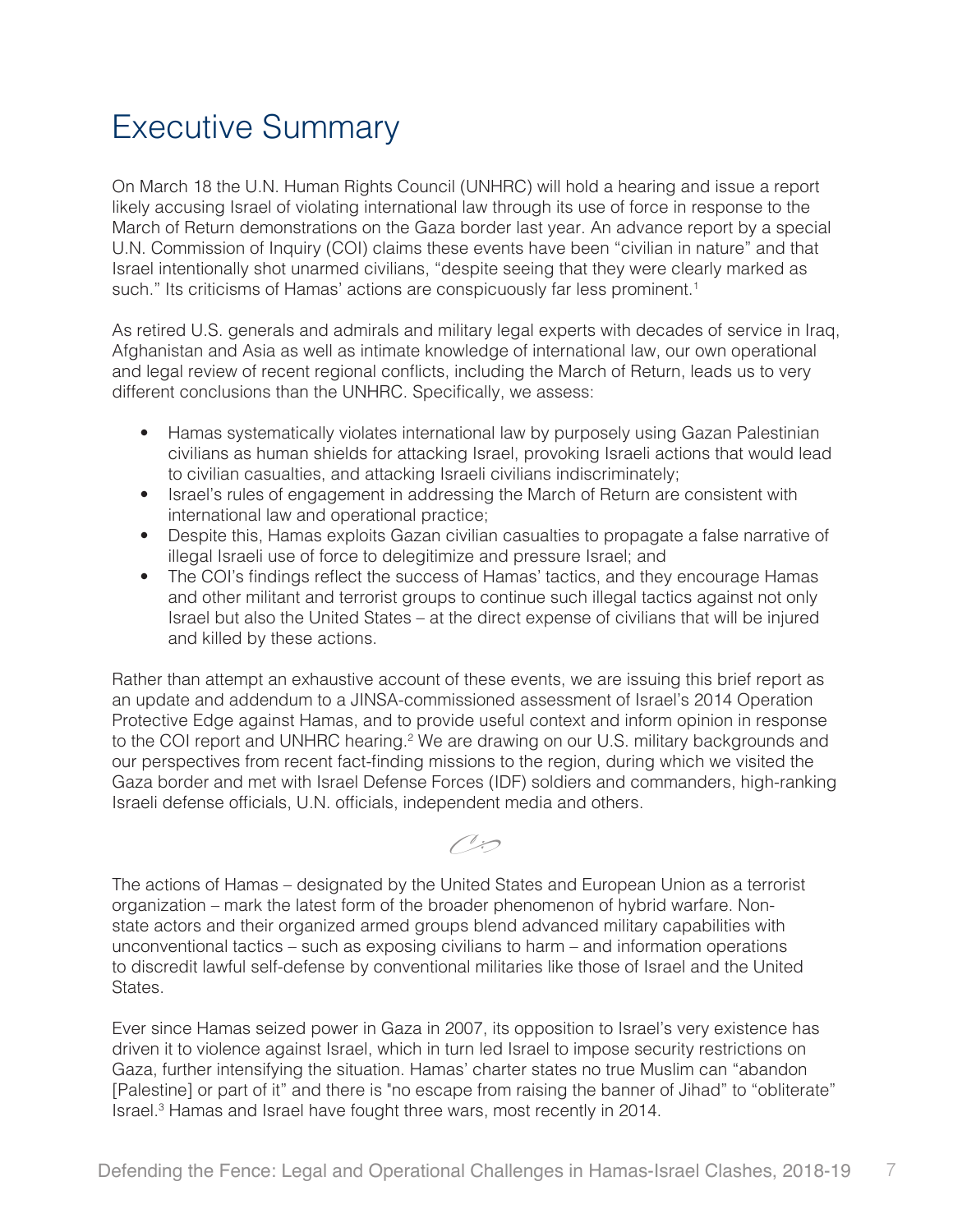Following Israel's increasingly effective defense against Hamas' rockets and cross-border tunnels, and amid deteriorating conditions inside Gaza, Hamas sought new opportunities to attack Israel, raise its standing among Palestinians and garner greater global sympathy. Hence the March of Return, in which Hamas sought to manipulate large crowds, composed mostly of Gazan civilians, on the Israel border, ostensibly to flood Israel with Palestinians "returning" to their ancestors' lands.<sup>4</sup> Hamas' leader in Gaza Yahya Sinwar helped set the stage by declaring "we will take down the border and we will tear out their hearts from their bodies."<sup>5</sup>

Hamas and other armed groups in Gaza intermixed their own belligerent operatives in these crowds and exploited them as passive shields and a tactical cover for their operatives to approach and attempt to breach the border fence. Any breach would enable attacks on Israeli security personnel and Israeli civilian communities near the border. Instructions on Facebook exhorted crowds to "bring a knife, dagger, or gun if available."6 These armed groups also attacked Israeli civilians indiscriminately with airborne incendiaries and explosives launched from the Gaza side of the border.

In violation of international law, Hamas and other armed groups undertook these actions in full anticipation that doing so placed Gazan civilians in harm's way by provoking defensive actions by the IDF. Hamas admitted at least 50 deaths among the crowds have been members of its armed wing.<sup>7</sup>

In responding to the March of Return, by contrast, publicly available information suggests the IDF's rules of engagement (ROE) are based on the appropriate frameworks under international law. Our task force assesses Israel was legally justified in addressing this situation in the context of an ongoing armed conflict with Hamas, wherein the law of armed conflict applies. However, we also agree with Israel's position that certain operations within this context are governed by a more restrictive law enforcement paradigm. This complex legal framework is proper to address the equally complex tactical situation presented by Hamas' deliberate efforts to blur combat with civilian protests.

Accordingly, the IDF's ROE integrated law enforcement-type principles on the use of force, limiting lethal force to a measure of last resort in response to what could reasonably be perceived as an imminent threat to IDF personnel or Israeli civilians. At times, massed crowds attempting to breach the fence may have constituted such a threat even under the more restrictive law enforcement paradigm – especially if the dangers to the IDF, Israeli civilians and Gazan civilian protestors would increase if a breach occurred.

To prevent crowds massing near the fence, IDF personnel were required to employ non-lethal measures whenever feasible. When employed, lethal measures were strictly controlled by commanders on the scene. When these commanders assessed that an individual represented an imminent threat, fire was aimed at legs in an attempt to produce a non-lethal result. In compliance with the law of armed conflict, these same ROE also authorized targeting belligerent operatives, and any other individuals assessed as directly participating in hostilities. IDF police and legal personnel were required to investigate potential violations of these ROE by their forces. Pursuant to this directive, the IDF has initiated five investigations of IDF personnel related to 11 Palestinian deaths.

We believe the totality of this use of force authority was consistent with past U.S. operational practice. In fact, in unanimously rejecting a challenge to the IDF's ROE, Israel's Supreme Court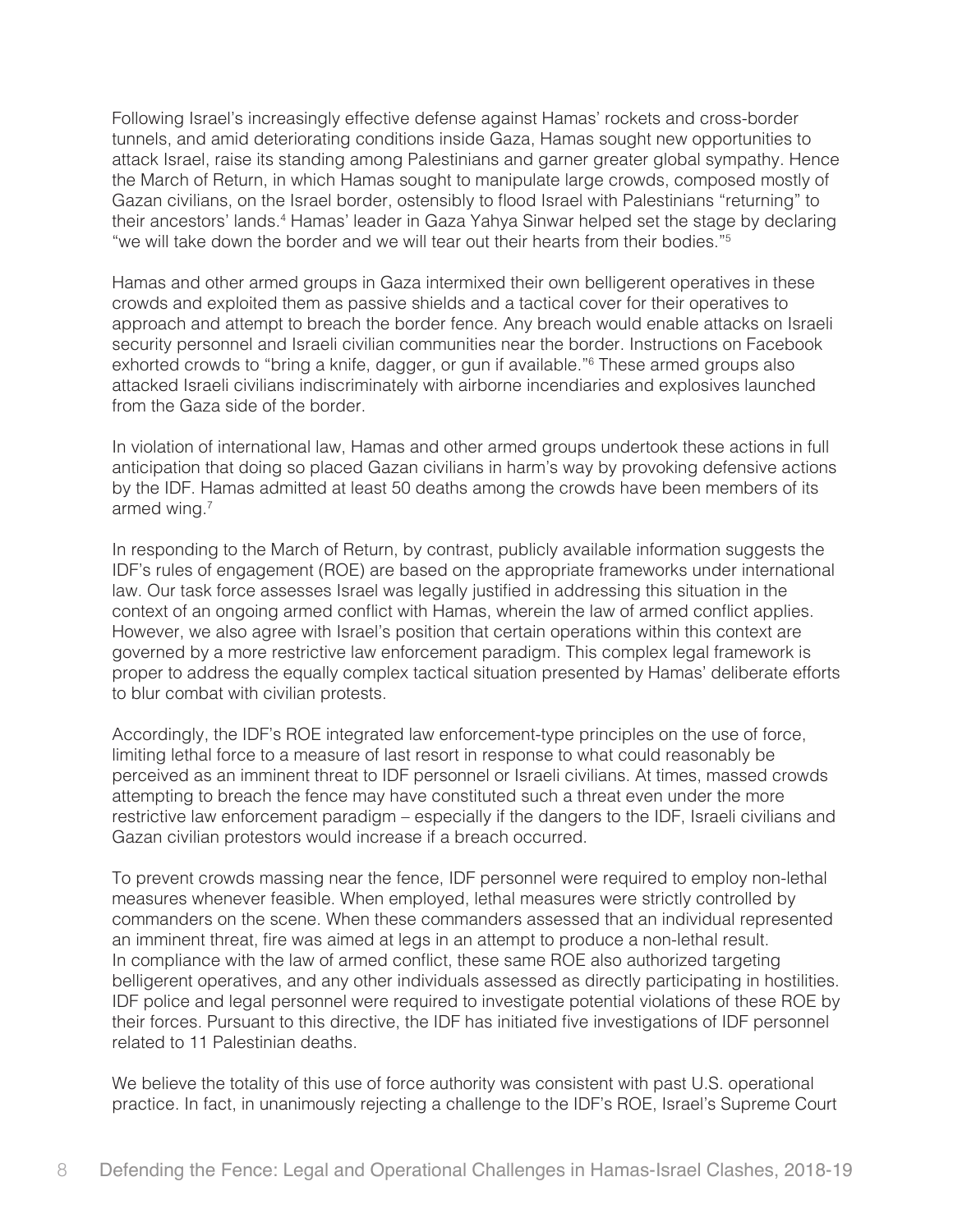cited U.S. military ROE for law enforcement scenarios in Haiti which permitted lethal force as a last resort to disperse violent riots.

Yet Hamas, not Israel, won the larger battle of narratives about the March of Return. Despite Israel's efforts to conform its conduct to applicable international and domestic law, Hamas' goal was clear: generate casualties it could manipulate to undermine Israel. It exploited the death and injury to Gazan civilians resulting from IDF action – action necessitated by illegal Hamas tactics in the first place – to portray the IDF's use of force as indiscriminate and disproportionate.

It did so through information operations that intentionally confused the nature of individuals killed or wounded during operations, characterized almost all casualties as civilians and provided no context for the IDF's decisions to use force.

Specifically, Hamas relied on manipulating misunderstandings about international law. This includes the belief that legal responsibility for civilian suffering automatically lies with those using force, coupled with the impact of images showing only the effects, but not the context, of the use of force.

Therefore, a credible assessment requires considering both the law and the operational context. In this regard, we note it is unclear what, if any, experts in military or police security operations the COI relied on during its investigation. We also note that none of its principal members appear to have expertise in military law or these types of security operations. This may help explain why many of the COI's assertions seem so attenuated from military operational logic. Most problematically, the report relied on an arbitrary and tactically invalid standard for what qualifies as an imminent threat in the context facing Israel on the Gaza border.

We are concerned the COI's findings may contribute to Hamas' strategic objectives and serve to validate the pernicious tactics it employs. As such, the COI's report undermines the international legal regime it seeks to enhance and sets a precedent encouraging Hamas and similar armed groups to double down on these illegal tactics. Hamas will be further incentivized to continue placing Gazan civilians in harm's way. Hezbollah, Iran and others can be expected to draw similar lessons for their own future conflicts against Israel.

Hybrid warfare features prominently in strategies adopted against the United States, including by ISIS, the Taliban and other illicit armed groups. As the recent U.S. National Defense Strategy Commission notes, similar strategies likely will be used against the United States in the future.<sup>8</sup> Given our U.S. military backgrounds, we certainly appreciate how tactics employed by Hamas to undermine Israel could easily be turned against U.S. forces.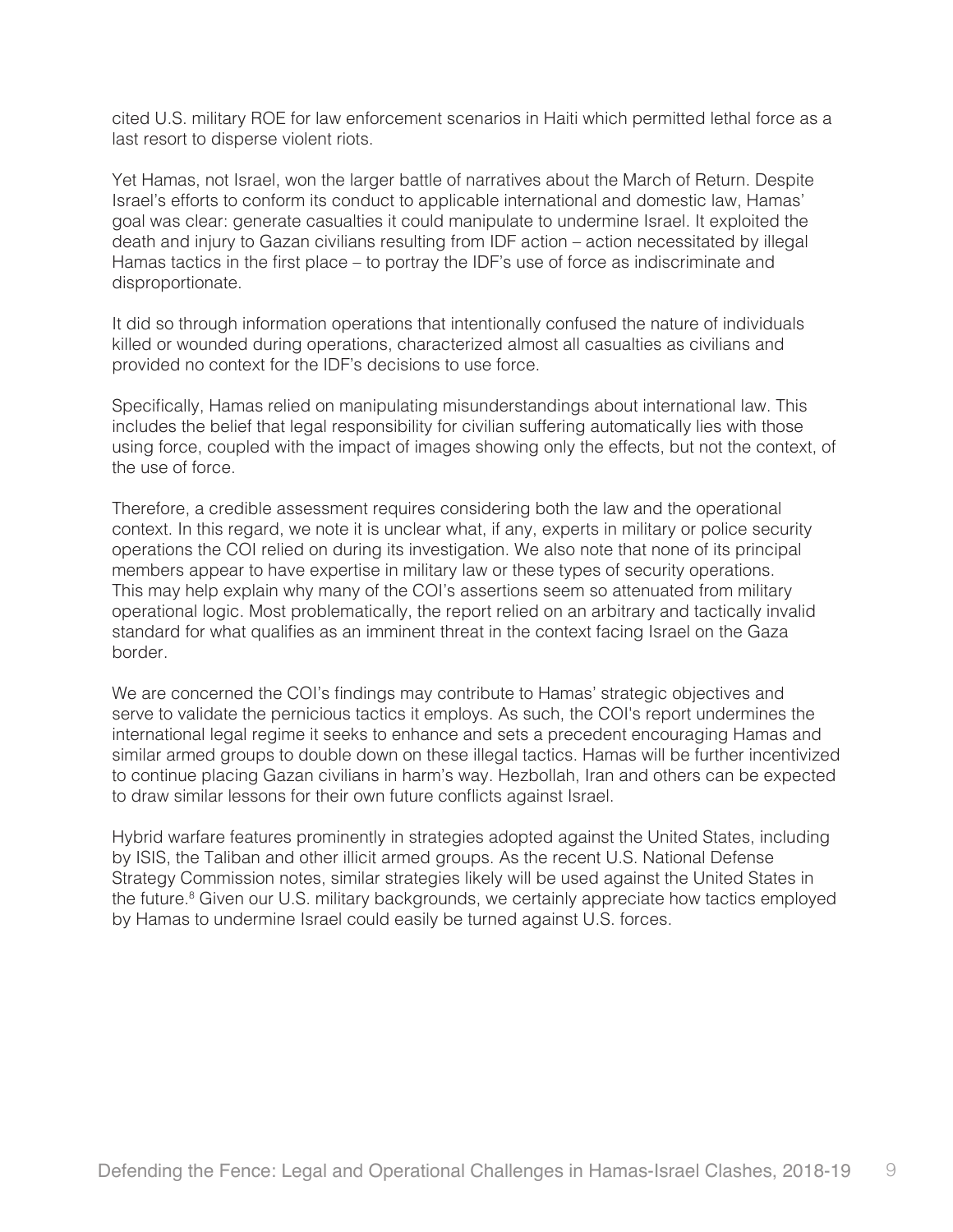### I. Background: Hamas vs. Israel

Fundamentally, the ongoing Israel-Hamas armed conflict stems from Hamas' opposition to Israel's very existence. Designated by the U.S. government as a foreign terrorist organization, it has ruled Gaza since violently seizing power from the Palestinian Authority in 2007.<sup>9</sup> Much of the money and materiel for its military infrastructure in Gaza comes from Iran, smuggling, and diverting Israel-supplied goods and foreign aid intended for Gazan civilians.<sup>10</sup>

The group's founding charter asserts "the Day of Judgement will not come until Muslims fight the Jews (killing the Jews)."<sup>11</sup> It contends no true Muslim "can abandon [Palestine] or part of it" and there is "no escape for raising the banner of Jihad" to "obliterate" Israel.12 As a corollary, and in contrast to the Western notion that war is a competition between uniformed combatants, Hamas' ideology imposes on every Muslim an obligation, "not confined to the carrying of arms," to "join the ranks of the fighters."<sup>13</sup> Fighting Israel "with all means and methods is a legitimate right," suggesting no need to distinguish between Israeli soldiers and civilians.14 The ability of Hamas to pursue these goals is aided by its uncontested control over Gaza.<sup>15</sup>

By contrast, in secular democratic Israel the Israel Defense Forces (IDF) is responsible for military operations under rigorous civilian oversight, and the IDF Code of Ethics reaffirms a commitment to compliance with the law of armed conflict and clearly differentiates between enemy combatants and civilians.<sup>16</sup>

These different ideologies directly influence the concept of operations pursued by either side in their ongoing conflict. Knowing it cannot achieve tactical military success against the IDF, Hamas and likeminded militant groups in Gaza, including Palestinian Islamic Jihad (PIJ), in the past three wars instead sought to impose costs on the IDF and Israeli civilians with rockets, mortars and tunnels (among other capabilities).

When the IDF responded to these threats in 2014, for instance, Hamas sought deliberately to exacerbate collateral damage by placing Gazan civilians in harm's way. Despite the IDF's often significant efforts to avoid inflicting such damage, Hamas was able to delegitimize and pressure Israel with a well-orchestrated information campaign of distorted facts and legal principles that – ironically and cynically – automatically framed Israel as legally culpable for any civilian casualties.<sup>17</sup>

Unlike Hamas, for whom the destruction of Israel justifies any and all means – in particular, exacerbating mortal dangers to Palestinian civilians – Israel's goals and tactics in dealing with Hamas are consistent with the law of armed conflict. Rather than reassume the burdens of removing Hamas and reoccupying Gaza, Israel emphasizes limited and principally defensive military operations to prevent Hamas from harming Israeli civilians.<sup>18</sup>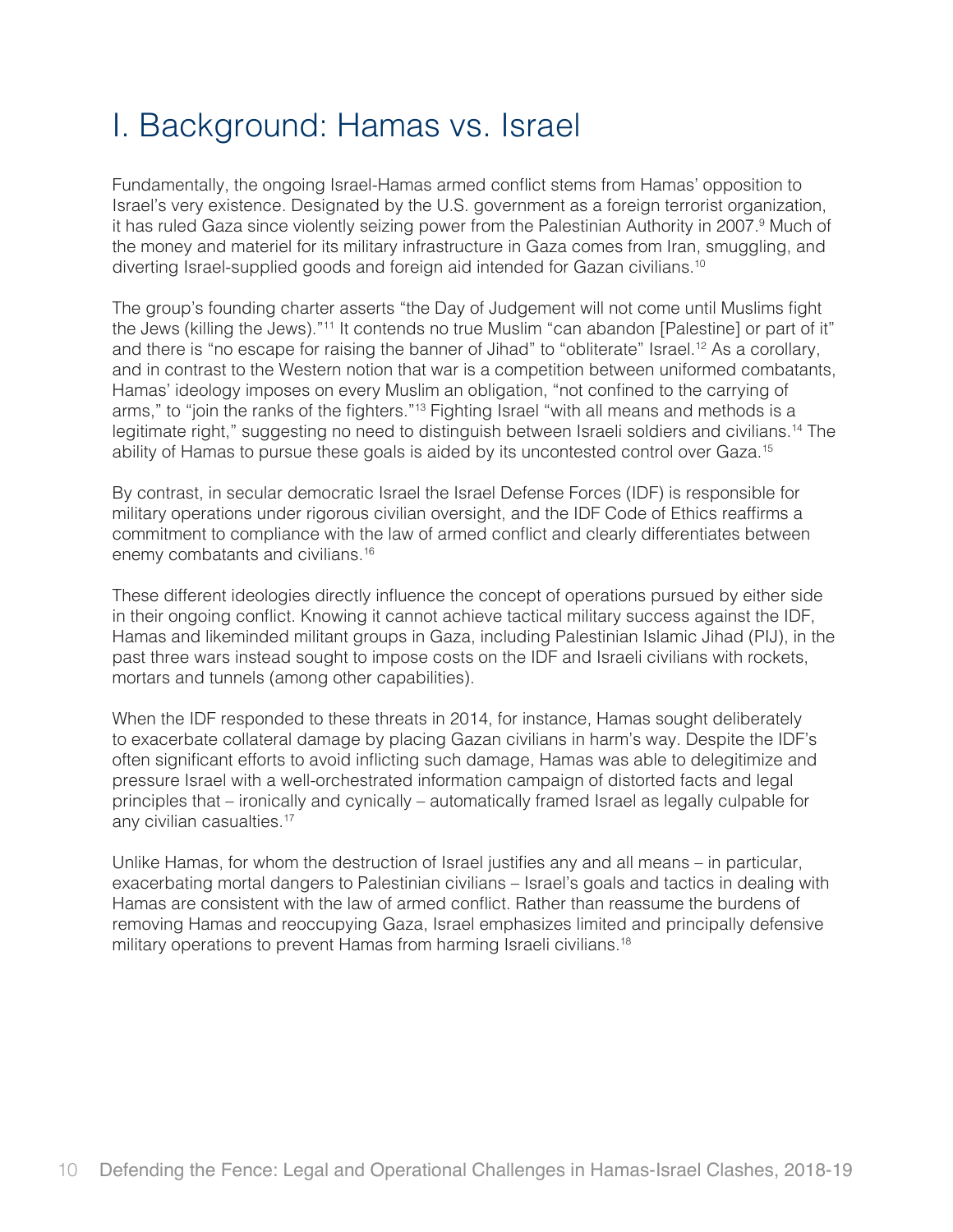## II. Hamas' Concept of Operations: March of Return

By early 2018, Israel's anti-tunneling barrier along the Gaza border had largely neutralized one of Hamas' most effective means of attacking Israel, with Israel's air defenses doing likewise against rocket fire from Gaza. At the same time, a convergence of factors including Hamas' poor governance, financial destitution and expropriation of humanitarian aid for military purposes made Gaza increasingly uninhabitable and drove its citizens into the streets in protest.19

Hamas exploited a justifiably frustrated and despondent civilian population by redirecting the nascent protests away from itself and toward Israel, both figuratively and literally.<sup>20</sup> While retaining the veneer of peaceful disobedience originally adopted by grassroots activists, Hamas leveraged its control over most aspects of life in Gaza to convert these small independent protests into mass gatherings.<sup>21</sup> At key dates throughout 2018, crowds ranging from 10,000 to 45,000 were transported in Hamas-coordinated buses and then massed near the border.<sup>22</sup>

In addition to diverting Gazans' legitimate complaints about their perilous economic circumstances and pressuring the international community to address these conditions, coopting and expanding the protests offered Hamas new opportunities to attack and discredit Israel.23 Its leadership escalated one of the protests' initial demands that Palestinians be allowed to return to Israel by proclaiming the massed crowds would "break the walls of the blockade," "return to all of Palestine" and "breach the borders and pray at Al-Aqsa" in Jerusalem.24

As a Hamas press release acknowledged during one of the largest actions on May 14-15, the purportedly peaceful marches were managed and supervised by the group's armed wing.<sup>25</sup> Around the same time a member of Hamas senior leadership told al-Jazeera "when we talk about 'peaceful resistance,' we are deceiving the public. This is a peaceful resistance bolstered by a military force and by security agencies…."26

Unlike in 2014, Hamas exploited civilians not only as passive shields for its fighters, but as an active tactical tool enabling its fighters to approach and attempt to breach the fence running the length of the Gaza-Israel border.

Under cover of thick smokescreens from burning tires, Hamas encouraged masses of unarmed protestors toward the fence with its own plainclothes operatives interspersed among them and carrying small arms, sniper rifles, grenades, improvised explosive devices and airborne incendiaries and explosives, among other weapons. Indeed, shortly afterward a Hamas official admitted its fighters accounted for 50 of the estimated 60 deaths during the May 14- 15 operation. Hamas' admission was partly in response to concerns in Gaza that it was using civilian casualties as political fodder.<sup>27</sup> According to one of its operatives captured during those demonstrations, Hamas instructed women and children in the massed crowds to move closest to the fence.28 Videos from the demonstrations also appear to show children assisting in rolling tires for smokescreens.<sup>29</sup>

From the start Hamas' objective was to infiltrate through the fence and attack nearby Israeli towns and military infrastructure, as well as target IDF personnel along the border – including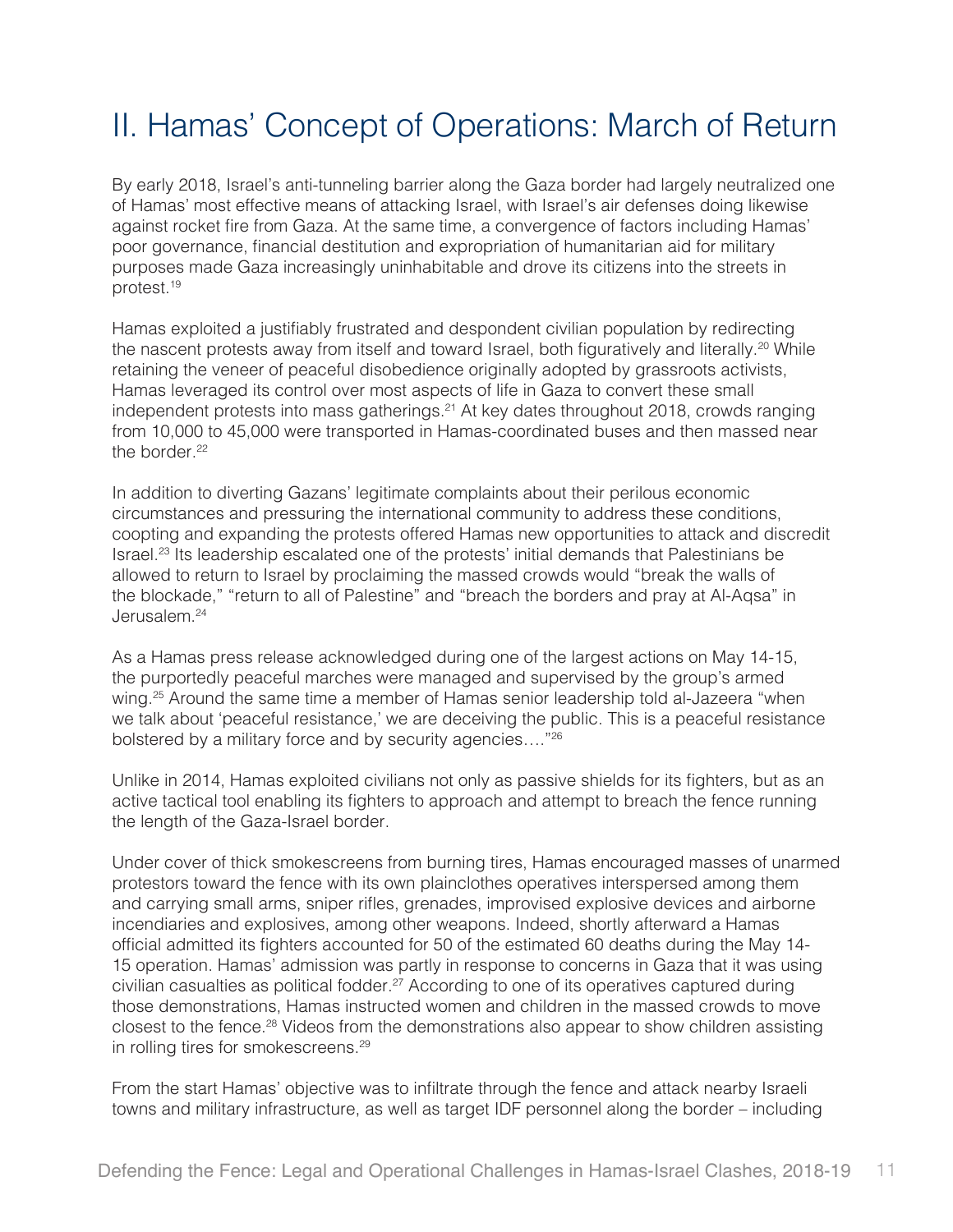an IDF officer wounded in the head by a sniper during one of this task force's fact-finding missions to the area. As actions continued into the spring, Hamas also employed these massed crowds to get its operatives close enough to the fence to launch hundreds of incendiaries and explosives into Israel, such as kites festooned with swastikas and laden with explosives designed to resemble children's toys.<sup>30</sup> As of March 2019, regular marches along the border fence continue.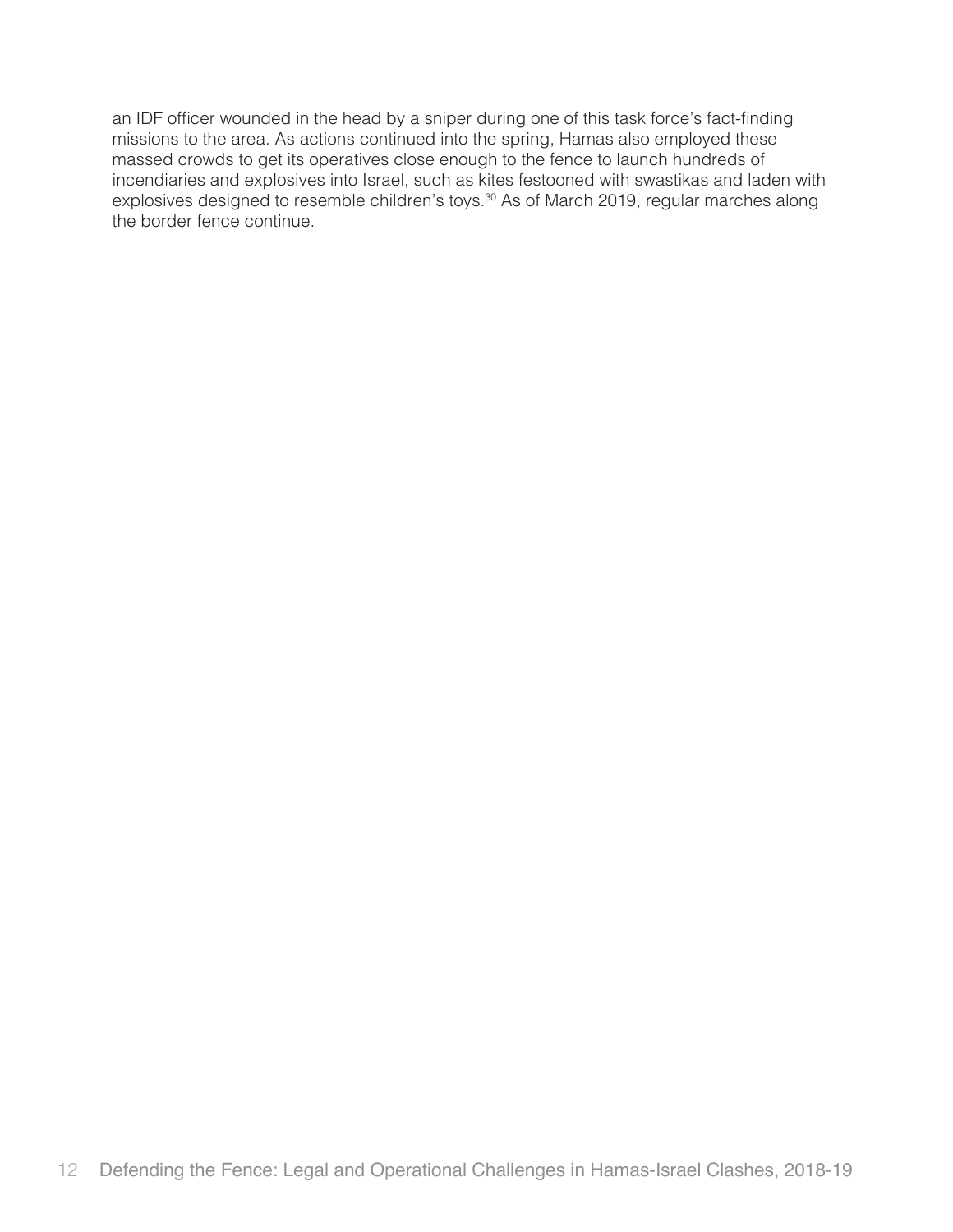## III. Israel's Response

The IDF's objective has been to protect the sovereignty of Israel and the life and property of Israeli citizens from terrorist attacks. Along the Gaza border, this meant preventing any breach of the fence. This in turn necessitated keeping massed crowds away from the fence, since their presence immediately adjacent the fence would dramatically simplify a breakthrough by Hamas and other combatants. The crowds themselves also could attempt to pour into Israel through any breaches.<sup>31</sup>

The IDF's rules of engagement (ROE) prioritized non-lethal means to deter and prevent crowds from massing near or breaching the fence, and to subdue individuals who penetrated the barrier. The IDF made phone calls and text messages to drivers compelled by Hamas to bus crowds to the border, dropped leaflets warning Gaza residents to stay away from the fence and used loudspeakers along the border itself.<sup>32</sup>

The IDF also employed a riot control agent (tear gas) in attempts to disperse crowds a safe distance from the fence, including the first-ever use of drones to deliver the tear gas more accurately, and fired warning shots near individuals launching airborne weapons.<sup>33</sup> Attempts were also made, largely unsuccessfully, to counter smokescreens with industrial-sized fans and firehoses.<sup>34</sup> A senior IDF official conveyed to members of this task force that his one wish would be for better non-lethal options.

It appears lethal force was authorized to be employed only as a last resort – primarily by snipers, in an effort to maximize precision – and only when non-lethal options failed. In these instances, the senior IDF commander at the scene was responsible for any decision to use live fire, which was aimed at instigators of violence and aimed at the instigators' legs in an attempt to produce a non-lethal result. IDF officers stated their snipers were permitted to target chests only in response to apparent intent to target IDF personnel with lethal weapons.<sup>35</sup>

Though accurate accounting is difficult, as of March 2019 at least 180 Gazans had died during the March of Return, with thousands more injured (including by tear gas). According to Israeli estimates, at least 102 of the dead were from Hamas or other militant groups in Gaza.<sup>36</sup> The IDF claims most killings were unintentional, resulting from shots at an individual's legs ricocheting off the ground, targets bending over or shots missing their target among the massed crowds.37 One IDF soldier was killed by a sniper near the fence, and another injured by a grenade. In Israel more than 6,000 acres of farmland, as well as other civilian property, were damaged or destroyed by airborne incendiaries and explosives.<sup>38</sup>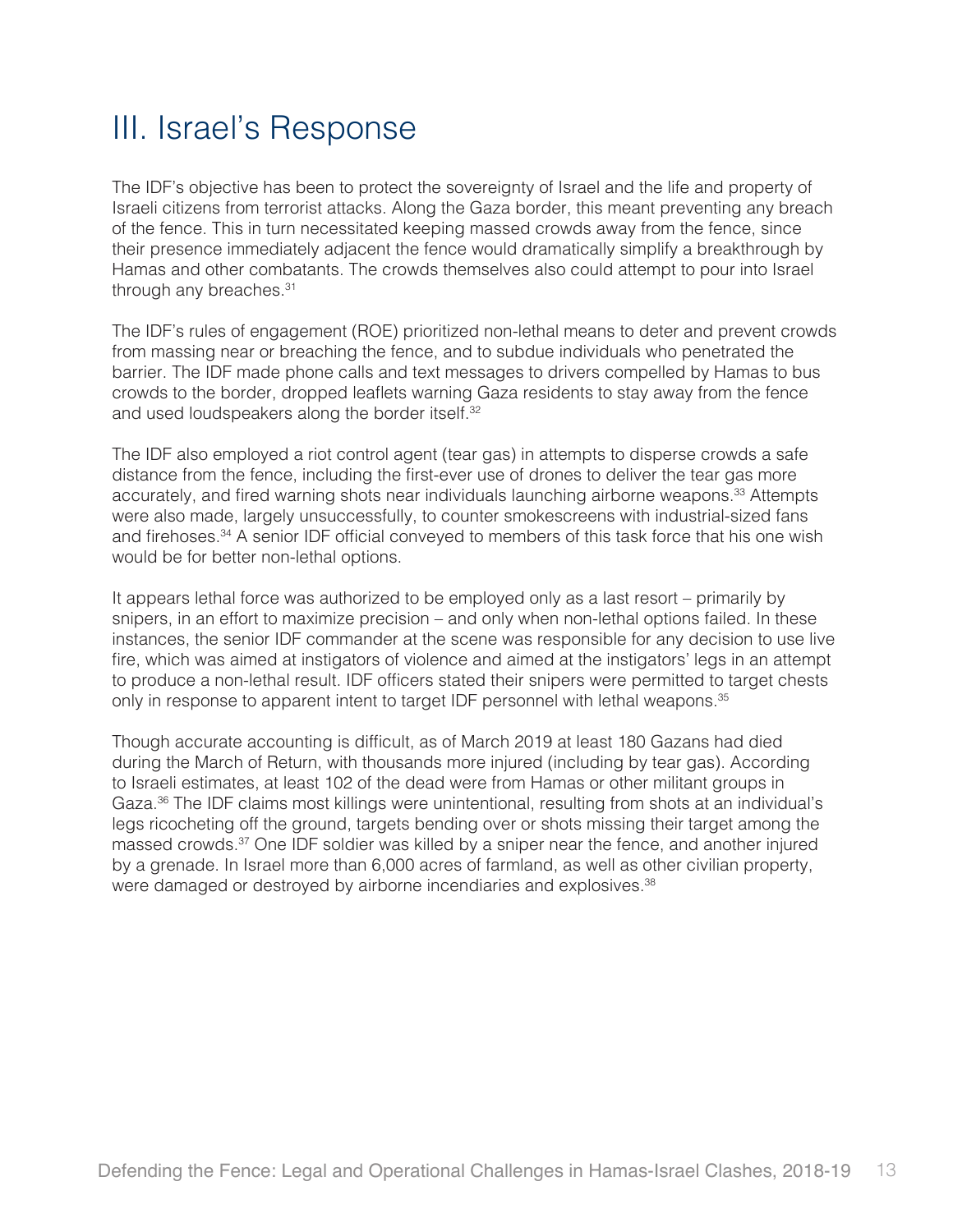## IV. International Law and the March of Return

Any credible legal critique of Israel's actions must be placed in the complex tactical situation its forces confront. Certainly, widespread concerns naturally arise when force is used against massed crowds and casualties are much higher on one side of the fence, and certainly there are specific instances where decision-making by individuals in the IDF may have been improper and have merited investigation (see below). Yet while mistakes and civilian casualties occur in such settings, they violate international law only if they stem from unreasonable judgments by those conducting the targeting.

Overall, our task force assesses that the IDF's ROE followed the appropriate frameworks under international law to regulate its use of force in addressing the March of Return. IDF conduct was guided by the law of armed conflict, but importantly, largely controlled by more restrictive regulations found in the traditional law enforcement legal paradigm. This blended approach reflects both the strategic situation – the broader ongoing armed conflict between Israel and Hamas, of which the demonstrations are part – and the complicated tactical situation presented by the demonstrations themselves.39

If the fence was breached successfully, we believe it was reasonable to assess that the casualties on all sides would have been much higher, due to attacks inside Israel and the far greater force needed to stem a mass infiltration. Indeed, unlike the 2012 or 2014 Gaza conflicts, when the efficacy of Israel's Iron Dome air defenses almost certainly afforded the IDF operational patience in responding to Hamas' rocket barrages, the prospect of trying to prevent hundreds or thousands of infiltrators from attacking nearby villages offered no such relative luxury.40

Provided the appropriate steps are taken in situations like these, under international law it is reasonable for commanders on the scene to permit live fire both in response to a breach of the fence itself and, under certain conditions, to prevent a breach in the first place. It is also lawful to employ lethal force against any individual identified as a belligerent operative of an enemy organized armed group.

Accordingly, we believe it was reasonable to authorize the use of lethal force against individuals openly carrying arms or launching weapons into Israel, and against any other individual posing an imminent threat to the lives of IDF personnel or Israeli civilians. This includes individuals participating in hostilities, as well as agitators provoking a massed crowd to facilitate a breach in the fence and attack Israeli soldiers and civilians. It appears lethal force was permitted only after lesser options had been exhausted or reasonably assessed to be ineffective.

In unanimously rejecting a challenge to these rules last May, Israel's Supreme Court cited the U.S. military's own ROE for law enforcement scenarios in Haiti which permitted lethal force as a last resort to disperse violent riots, even if the rioting civilians were unarmed. It also cited a U.S. Army Field Manual authorizing lethal force against "leaders or troublemakers" of violent and unarmed riots.41

By contrast, Hamas violated international law in its attacks against Israel – namely, attacking civilians and civilian property indiscriminately with airborne incendiaries and explosives – and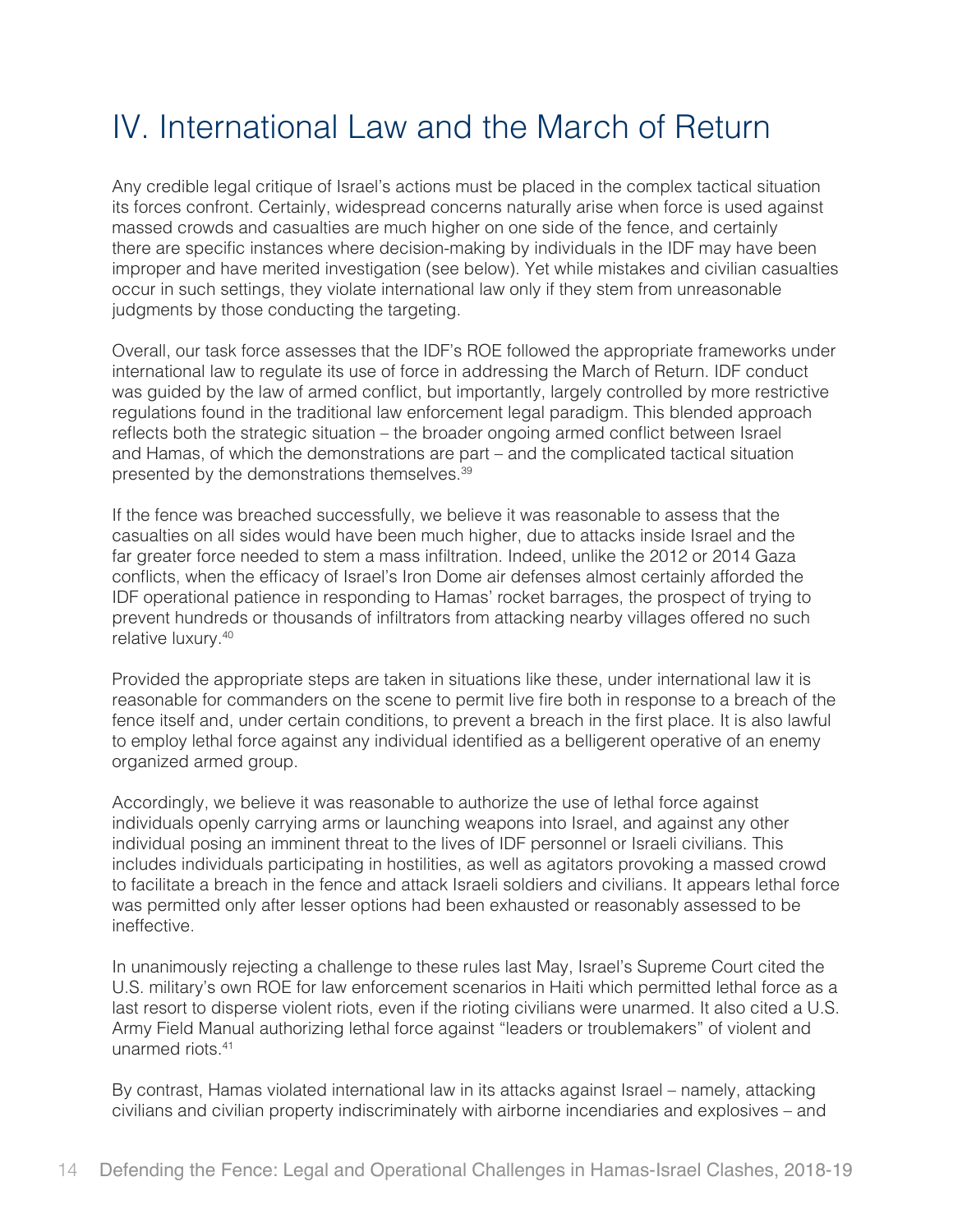its deliberate exploitation of Palestinian civilians to shield its belligerent operations and attempt to breach the fence.<sup>42</sup>

Israel is further demonstrating a good-faith commitment to international law by investigating instances where IDF members potentially engaged in unauthorized action, with the IDF Military Advocate General (MAG) currently examining at least five separate cases.<sup>43</sup> On the other hand, there is no evidence of Hamas conducting investigations or after-action reviews into its operatives' compliance with international law.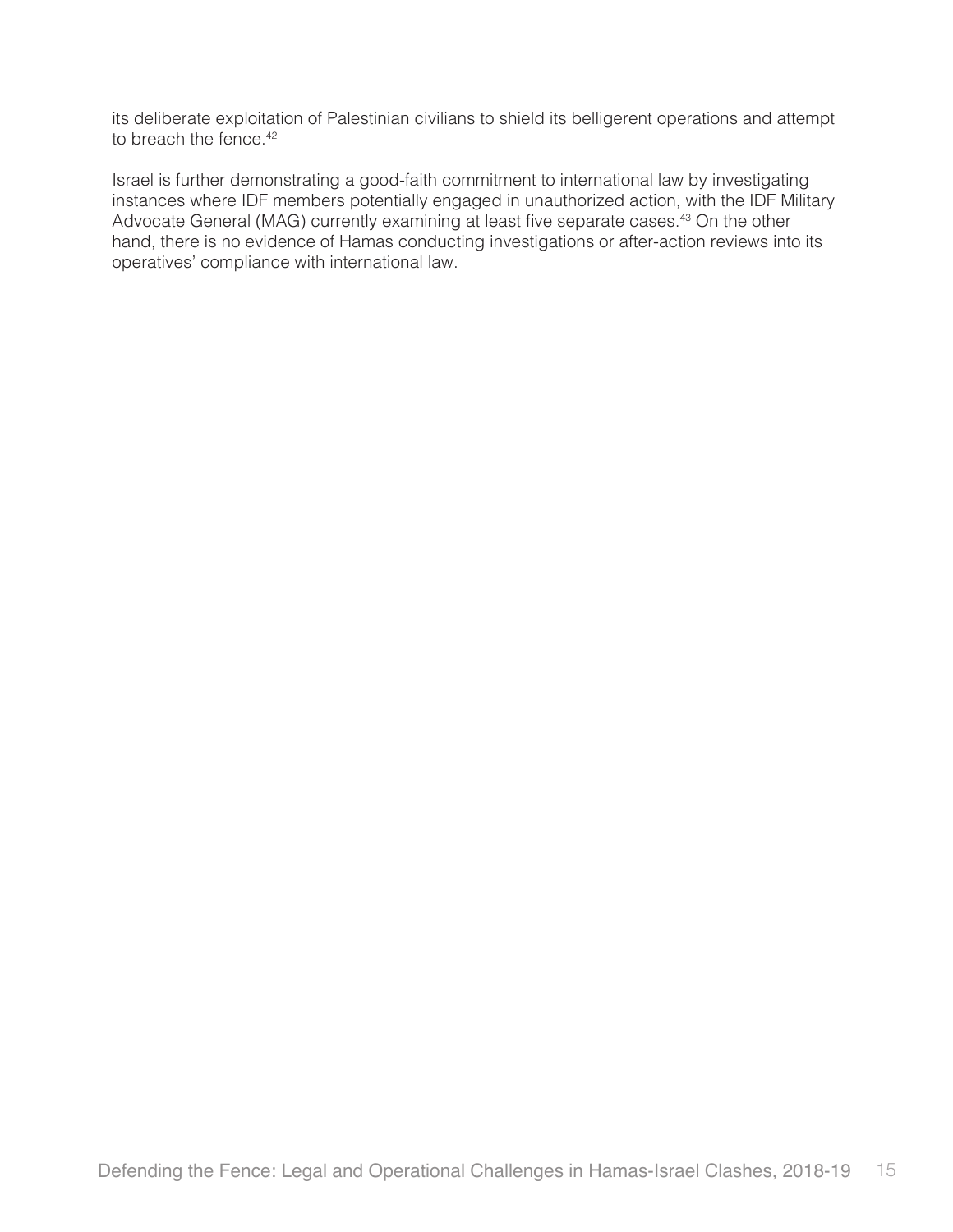## V. Waging the Information Campaign

As in the 2014 Gaza conflict, Hamas used these illegal military tactics to support its strategic misinformation campaign. It exploited the ensuing collateral damage to sway international opinion against Israel by propagating a false narrative of disproportionate and indiscriminate IDF use of force. Fundamentally, this relied on manipulating widespread misunderstandings about international law, first and foremost the common but incorrect belief that legal responsibility for civilian suffering automatically lies with those using force. As in prior rounds of conflict with Hamas, Israel's actions were undermined further by the popular misconception that an imbalance of civilian casualties on either side of the border is evidence of illegal use of force.

Hamas relied extensively on the prevalent but mistaken public tendency to use images of the effects of combat to determine whether use of force was justified. Hamas did so precisely because such snapshots – literal and metaphorical – provide little or none of the complex context in which the legality of a decision to use force must be made. Specifically, such images obscure Hamas' violations of international law that intentionally exposed civilians to potential harm in the first place.

For years, Hamas has used its control of Gaza both to manipulate access by journalists, nongovernmental organizations (NGO) and U.N. officials, and to disseminate false, misleading or incomplete information through its own media organs. Most notably, Hamas pressured the parents of a Gazan infant who died of a blood disease to blame her tragic death on inhaling IDF tear gas.<sup>44</sup> This falsification was then amplified through traditional and social media worldwide, joining a chorus of NGOs and media (both Western and Middle Eastern) condemning Israel's "illegal," "unacceptable and inhuman" behavior as "war crimes."<sup>45</sup> Moreover, many of those actually injured received compensation from Hamas. Nevertheless, Hamas cannot control everything in Gaza: numerous incidents captured on film show youths along the border faking injuries.46

At the same time, Israel's strategic communications capabilities fail to match its commitment to international law or to counter Hamas' distorted narrative. As a liberal democracy, Israel (unlike Hamas) is expected to be accurate in its media statements and to carefully investigate potential legal violations by its forces – both of which complicate its ability to compete in the news cycle where breaking a story takes precedence over getting it right.<sup>47</sup> It lost the information war against Hezbollah in 2006 and Hamas in 2014, in both cases resulting in immense international pressure to terminate IDF operations prematurely and negatively shaping the environment for future operations – including the ongoing defense of its Gaza border.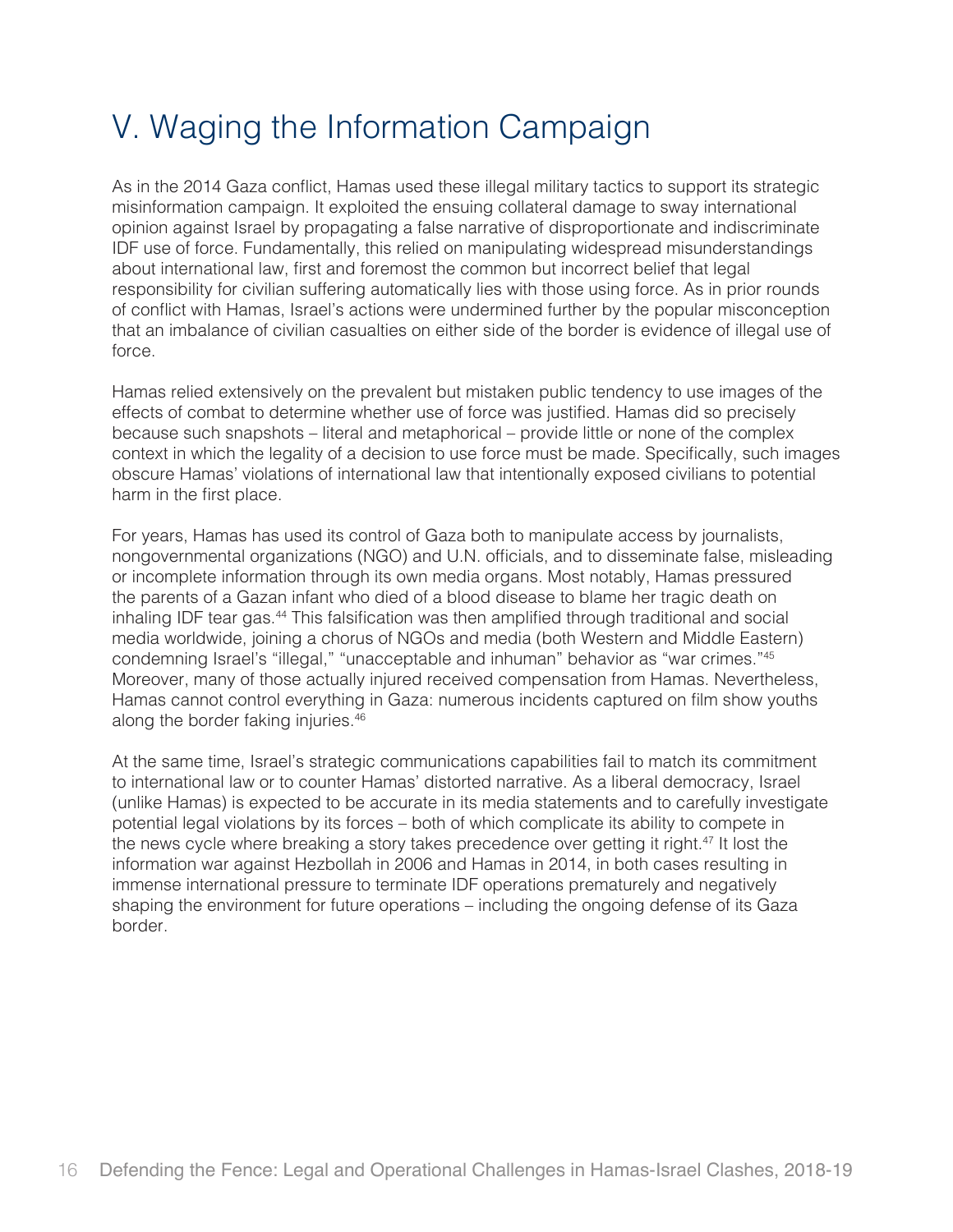## VI. Implications of U.N. Commission's Findings

The COI released an advance copy of its findings on February 25, 2019. It found "reasonable grounds" to believe that, with only two individual exceptions over the course of several dozen weekly actions, Israel's use of live fire violated international law by intentionally shooting children, health workers, journalists and persons with disabilities "despite seeing that they were clearly marked as such."<sup>48</sup> This finding borders on incomprehensible, considering Hamas itself acknowledged at least 50 casualties were members of its armed wing.

In framing the mass demonstrations as "civilian in nature," and "not constituting combat or a military campaign," the report simultaneously downplays or outright ignores how Hamas systematically violates international law by turning the protests into a tactical tool for infiltrating Israel, launching airborne attacks and exploiting Gazan civilians as human shields.<sup>49</sup>

Most problematically, the report establishes an arbitrary and tactically invalid *per se* standard for what qualifies as an imminent threat in such a situation. By so doing, the report set the conditions for a broad-based condemnation of IDF actions that may appeal to many observers because it aligns with an instinctive "effects based" approach to assessing legality. Such condemnations are divorced from the realities confronted by military commanders in complex situations like these.<sup>50</sup>

Furthermore, the report makes little to no attempt to assess either the reasonableness of the decisions to use force at the time those decisions were made, or the information available to the commander in authorizing those actions. While deeply lamentable, the casualties recounted at length in the COI's report omit any such context, making it all but impossible to determine whether they were shot "intentionally" by the IDF.<sup>51</sup> In general incidental injuries inflicted while engaging in otherwise permissible use of force, while tragic and unfortunate, are insufficient to justify the conclusion that these attacks were the result of unreasonable and unlawful judgments.

Like much of the reporting on the March of Return, the COI's findings reflect the effectiveness of strategic misinformation campaigns employed by groups like Hamas. As such, they reinforce the already-strong incentive for Hamas to continue to ignore the most basic obligations of international law and expose Palestinian civilians to harm in pursuit of its larger political objectives. Other hybrid actors such as Hezbollah and Iran likely will double down on similar strategies in their next encounter with the IDF.

More broadly, the U.N.'s findings serve to undermine the international legal regime intended to mitigate civilian suffering in conflicts. As American military legal experts and former senior operational commanders, we also appreciate how this challenge confronting Israel strongly resembles what the United States faces in its own conflicts in the region.52 Adversaries emboldened by the lack of censure for Hamas' hybrid warfare tactics will surely employ similar strategies against U.S. forces in future operations.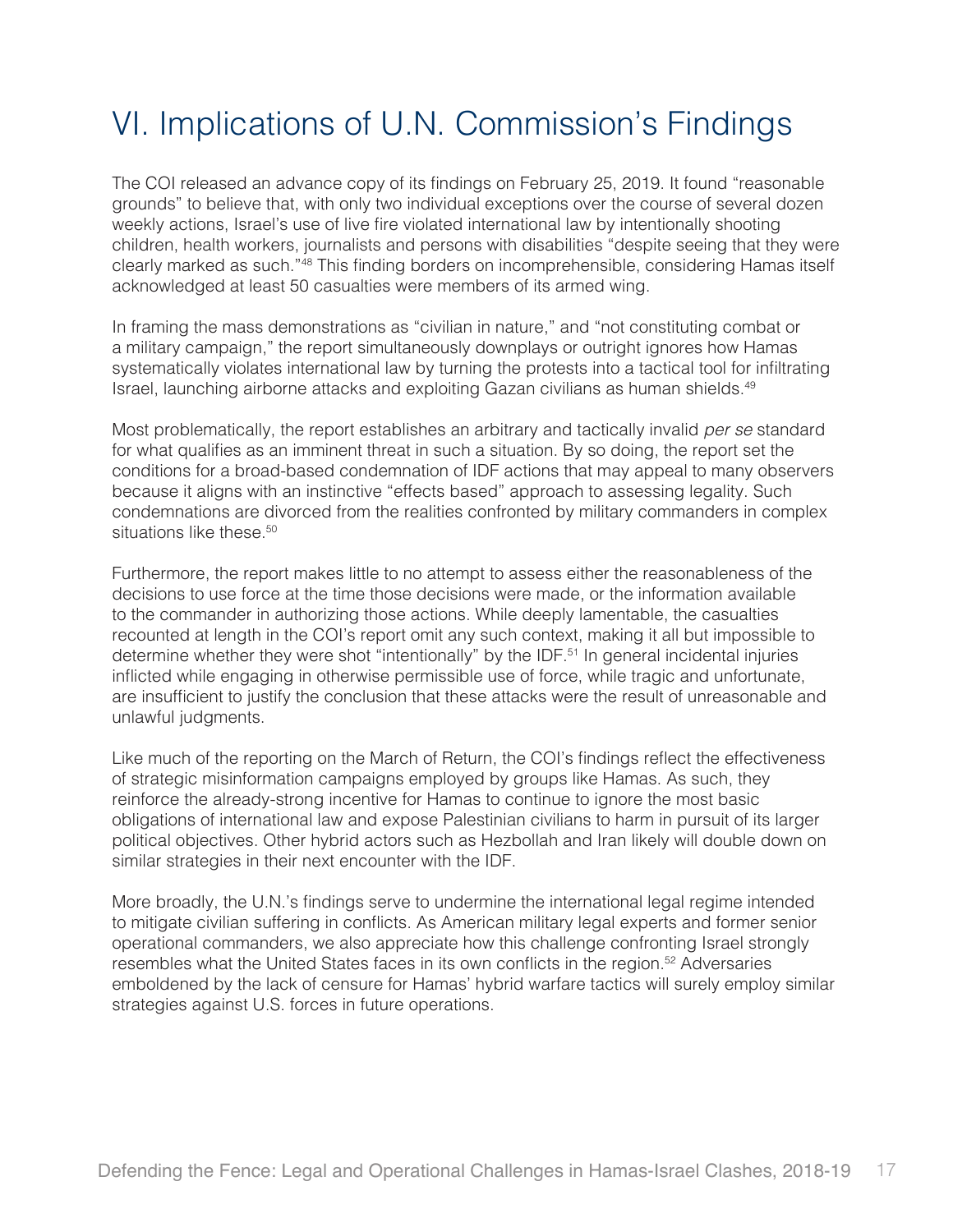# **Endnotes**

- 1. U.N. Human Rights Council, "Report of the independent international commission of inquiry in to the protests in the Occupied Palestinian Territory," February 25, 2019, pp. 5, 18; available at: https://www.ohchr.org/ Documents/HRBodies/HRCouncil/CoIOPT/A\_HRC\_40\_74.pdf
- 2. JINSA Gaza Conflict Task Force, 2014 Gaza War Assessment: The New Face of Conflict (March 2015), available at: http://www.jinsa.org/files/2014GazaAssessmentReport.pdf
- 3. "The Covenant of the Islamic Resistance Movement" (April 18, 1988), Articles 11, 15; English version available at: http://avalon.law.yale.edu/20th\_century/hamas.asp
- 4. Adam Rasgon, "Masses of Gazans head to border area for 'right of return' says organizer," *Jerusalem Post*, March 28, 2018; David M. Halbfinger and Iyad Abuheweila, "One Dead Amid Violence in 3rd Week of Protests at Gaza-Israel Fence," *New York Times*, April 13, 2018.
- 5. Shiri Moshe, "Hamas Co-Founder: Calling Gaza Riots 'Peaceful Resistance' Is 'Deceiving the Public'," *Algemeiner*, May 15, 2018.
- 6. Yair Rosenberg, "Inconvenient Truths About What Has Been Happening in Gaza," *Tablet*, May 16, 2018.
- 7. Jack Khoury, "50 of Dead in Gaza Protests Were Hamas Activists, Says Senior Hamas Official," *Haaretz*, May 16, 2018.
- *8. Providing for the Common Defense: The Assessment and Recommendations of the National Defense Strategy Commission*, November 2018, available at https://www.usip.org/sites/default/files/2018-11/providing-for-thecommon-defense.pdf (accessed March 10, 2019).
- 9. JINSA Gaza Conflict Task Force, pp. 7-13.
- 10. "New Hamas leader says it is getting aid again from Iran," Associated Press, August 29, 2017.
- 11. The Covenant of the Islamic Resistance Movement" (April 18, 1988), Article 7; English version available at: http://avalon.law.yale.edu/20th\_century/hamas.asp
- 12. "The Covenant of the Islamic Resistance Movement" (April 18, 1988), Articles 11, 15.
- 13. "The Covenant of the Islamic Resistance Movement" (April 18, 1988), Article 30.
- 14. Quote from "A Document of General Principles and Policies" (May 1, 2017), Article 25. See: Aaron David Miller, "Is Hamas Rebranding with New Manifesto?" Wilson Center, May 2, 2017.
- 15. See, for example: Freedom House, "Freedom in the World 2018: Gaza Strip," available at: https://freedomhouse. org/report/freedom-world/2018/gaza-strip (accessed March 8, 2019).
- 16. IDF Code of Ethics available at: https://www.jewishvirtuallibrary.org/ruach-tzahal-idf-code-of-ethics (accessed March 8, 2019).
- 17. JINSA Gaza Conflict Task Force, 2014 Gaza War Assessment: The New Face of Conflict (March 2015).
- 18. For analysis of Israel's objectives in Gaza, see, e.g.: Daniel L. Byman, "Why Israel is stuck with Hamas," Brookings Institution, March 19, 2018.
- 19. "World Bank report warns Gaza Strip economy is in 'free fall," Associated Press, September 25, 2018.
- 20. Omar Shaban, "Gazans Are Protesting Their Economy, Not Israel's Existence," *Foreign Policy*, May 29, 2018.
- 21. Donald Macintyre, "Inside Gaza: 'these are people with nothing to lose'," *Guardian*, April 8, 2018; David M. Halbfinger, "Hamas Sees Gaza Protests as Peaceful – and as a 'Deadly Weapon'," *New York Times*, April 15, 2018.
- 22. Yaniv Kubovich, Jack Khoury, Almog Ben Zikri, Nir Hasson and Noa Landau, "Jerusalem Embassy and Gaza Protests: 59 Palestinians Killed by Israeli Gunfire at Border," *Haaretz*, May 15, 2018.
- 23. The Covenant of the Islamic Resistance Movement (April 18, 1988).
- 24. Khaled Abu Toameh, "Gaza Hamas leader vows to 'breach the borders and pray at Al-Aqsa'," *Times of Israel*, April 6, 2018; Khaled Abu Toameh, "Hamas vows Gaza protests to last until Palestinians 'return to all of Palestine'," *Times of Israel*, April 9, 2018.
- 25. Press release (May 14, 2018), available at: https://hamas.ps/ar/post/9139/ (accessed March 8, 2019).
- 26. "Senior Hamas Official Mahmoud Al-Zahhar on Gaza Protests: This Is Not Peaceful Resistance, It Is Supported by Our Weapons," Middle East Media Research Institute, May 13, 2018 (English translation).
- 27. Jack Khoury, "50 of Dead in Gaza Protests Were Hamas Activists, Says Senior Hamas Official," *Haaretz*, May 16, 2018.
- 28. "Video: captured terrorist exposes Hamas tactics on Gaza border," *Jerusalem Post*, May 16, 2018.
- 29. "In new videos, IDF accuses Gazans of faking injury, taking small kids to riots," *Times of Israel*, May 5, 2018.
- 30. "It's A Day of Grieving And More Protests in Gaza," NPR, May 15, 2018; Samer al-Atrush, "Gaza's bruning kites and explosives strapped to condoms raise tensions with Israel," *Telegraph*, June 23, 2018.
- 31. As of March 2019, Israel is building a more robust aboveground border barrier. See: Anna Ahronheim, "Israel begins construction of smart fence along Gaza border," *Jerusalem Post*, February 3, 2019.
- 32. Yaniv Kubovich, "Ahead of Border Protests, IDF Drops Leaflets Warning Gazans: 'Hamas Endangers Your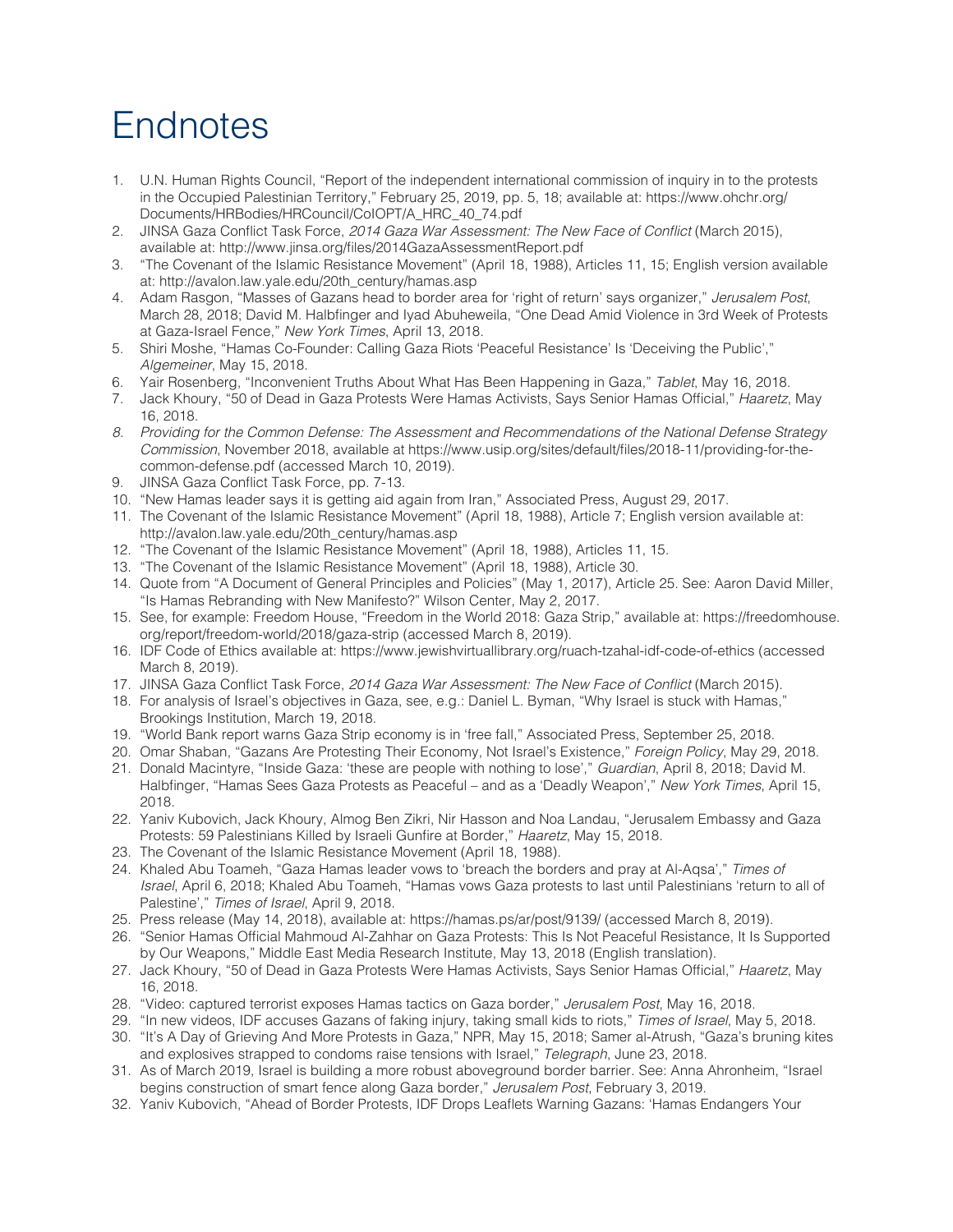Lives'," *Haaretz*, April 20, 2018; "Injuries as Gaza clashes resume, risky culmination looms," Associated Press, May 4, 2018; Judah Ari Gross, "Ahead of planned mass riots, Israel warns Gazans: 'Don't be Hamas's puppets'," *Times of Israel*, May 14, 2018.

- 33. Judah Ari Gross, "In first, Israel uses drones to drop tear gas on Gaza protestors report," *Times of Israel*, March 12, 2018.
- 34. Almog Ben Zikri, "New Measures Fail to Stop Noxious Smoke From Gaza," *Haaretz*, October 13, 2018.
- 35. Amos Harel, "Most Killings of Palestinians During Gaza Protests Unintentional, Senior Israeli Officer Says," *Haaretz*, April 29, 2018; Todd Pitman, "In Gaza protests, Israeli troops aim for the legs," Associated Press, December 9, 2018.
- 36. For the Israel estimate, see: Yonah Jeremy Bob, "Report: 80% of Palestinians killed in Gaza border crisis were 'terrorists'," *Jerusalem Post*, April 11, 2018. Hamas and other groups have admitted to at least 60 fatalities among their operatives; see: Jack Khoury, "50 of Dead in Gaza Protests Were Hamas Activists, Says Senior Hamas Official," *Haaretz*, May 16, 2018.
- 37. Amos Harel, "Most Killings of Palestinians During Gaza Protests Unintentional, Senior Israeli Officer Says," *Haaretz*, April 29, 2018.
- 38. Michael Arnold, "Palestinian Killed, Several Injured at Gaza Border," Bloomberg, June 18, 2018.
- 39. For an in-depth examination of the legal frameworks for assessing IDF conduct during the March of Return, see: Geoffrey S. Corn and Peter Margulies, "Use of Force at the Gaza Border: A Hybrid Approach to Tactical Challenges," *Lawfare*, June 20, 2018.
- 40. JINSA Hybrid Warfare Task Force, *Israel's Next Northern War: Operational and Legal Challenges* (October 2018), p. 27.
- 41. "Israeli Supreme Court rejects challenge to open-fire rules," Associated Press, May 24, 2018. See also: *Rules of Engagement Handbook for Judge Advocates* (May 1, 2000), Res/20 of the Supporting References Binder on behalf of the Respondents, dated May 7, 2018; *FM 3-19.15: Civil Disturbance Operations*, Department of the Army (April 2005), pp. 2-15, available at https://fas.org/irp/doddir/army/fm3-19-15.pdf (accessed March 12, 2019).
- 42. See, e.g.: "Hamas pays families of Gazans killed in border clashes with Israel," *Times of Israel*, April 5, 2018; Jack Khoury, "50 of Dead in Gaza Protests Were Hamas Activists, Says Senior Hamas Official," *Haaretz*, May 16, 2018.
- 43. Anna Ahronheim, "IDF opens investigation into deaths of two Gazan teens," *Jerusalem Post*, August 21, 2018; Yaniv Kubovich, "Israeli Army Opens Criminal Investigation Into Killing of Gaza Medic," *Haaretz*, October 29, 2018.
- 44. "In new videos, IDF accuses Gazans of faking injury, taking small kids to riots," *Times of Israel*, May 5, 2018; Jacob Magid, "Hamas paid family to claim Gaza baby was killed Israeli tear gas, says cousin," *Times of Israel*, June 21, 2018.
- 45. See, e.g.: "Israel: Gaza Killings Unlawful, Calculated," Human Rights Watch, April 3, 2018; "'Unacceptable and inhuman' violence by Israeli army against Palestinian protestors in Gaza," Doctors Without Borders, May 14, 2018; "Six Months On: Gaza's Great March of Return," Amnesty International (October 2018); David M. Halbfinger, "A Day, a Life: When a Medic Was Killed in Gaza, Was It an Accident?" *New York Times*, December 30, 2018.
- 46. "Hamas pays families of Gazans killed in border clashes with Israel," *Times of Israel*, April 5, 2018; "In new videos, IDF accuses Gazans of faking injury, taking small kids to riots," *Times of Israel*, May 5, 2018.
- 47. JINSA Hybrid Warfare Task Force, *Israel's Next Northern War: Operational and Legal Challenges* (October 2018), pp. 26-27.
- 48. U.N. Human Rights Council, "Report of the independent international commission of inquiry in to the protests in the Occupied Palestinian Territory," February 25, 2019, p. 18.
- 49. U.N. Human Rights Council, "Report of the independent international commission of inquiry in to the protests in the Occupied Palestinian Territory," February 25, 2019, p. 5.
- 50. Geoffrey S. Corn and Peter Margulies, "Use of Force at the Gaza Border: A Hybrid Approach to Tactical Challenges," *Lawfare*, June 20, 2018.
- 51. U.N. Human Rights Council, "Report of the independent international commission of inquiry in to the protests in the Occupied Palestinian Territory," February 25, 2019; See, e.g.: §40-46 (pp. 7-9).
- 52. Gilmary Hostage and Richard Natonski, "Human Shields and Other Tactics of Israel's Enemies," *Washington Examiner*, July 27, 2018.